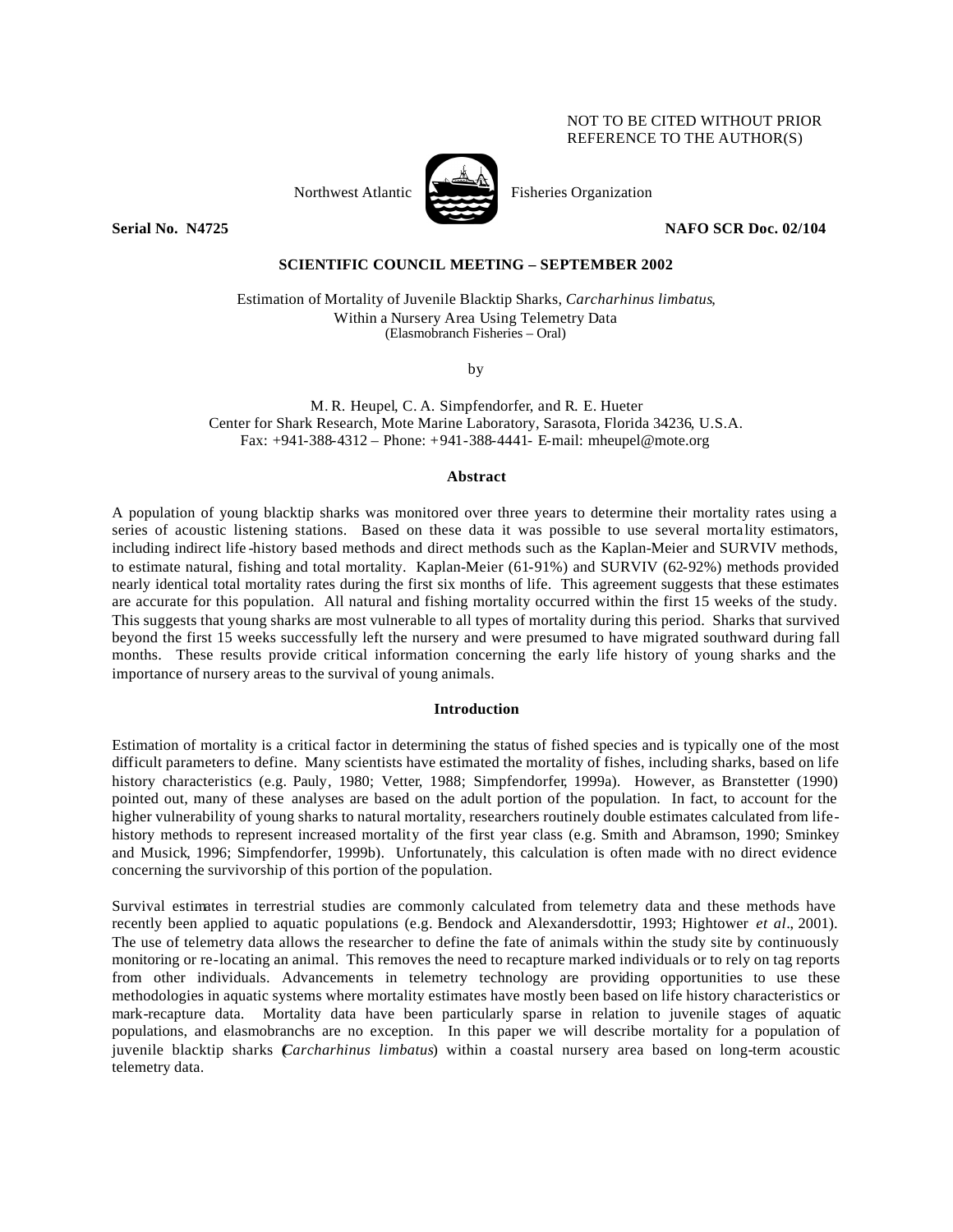#### **Methods**

Blacktip sharks were collected by rod and reel fishing in a known coastal nursery area, Terra Ceia Bay, Florida. Sharks were landed in less than one minute and fitted with 16 mm x 65 mm acoustic transmitters (Vemco Ltd., Nova Scotia). All sharks were marked with an external dart tag (Hallprint, South Australia) for identification purposes, measured, weighed, sexed. Upon release, the long-term movement patterns of sharks were recorded by a series of acoustic listening stations (Heupel and Hueter 2001; Simpfendorfer *et al*., 2002). The acoustic array allowed sharks to be continuously monitored for the entire period they were present within the nursery area.

## *Defining fates of tagged sharks*

The fate of individuals in the nursery area was determined through analysis of the long-term monitoring data. Sharks were classified into three categories: 1) Survivals – individuals that maintained continuous movement within the study site and/or were observed to swim out of the study site; 2) Natural mortalities – individuals that ceased movement within the study site or showed movement patterns more rapid than, and inconsistent with previous or typical movements (consistent with the faster rate of movement of a large predator that had consumed the small shark). This category includes all types of natural mortality (e.g. predation, starvation, disease); 3) Removals (censored) – individuals removed from the study site due to factors other than natural mortality or swimming out, such as harvest by fishermen. These individuals were typified by loss of signal detection from the animal while it was within the acoustic array. Many of these instances were validated by tag/transmitter returns from recreational fishermen.

## *Mortality Estimators*

Natural mortality of *C. limbatus* was estimated using a range of indirect techniques based on life history data to provide a comparison to those estimated from telemetry data. Six estimators of constant lifetime mortality (Pauly, 1980; Hoenig, 1983; Jensen, 1996) and one method of age-specific mortality (Peterson and Wroblewski, 1984) were used. Survival of juvenile *C. limbatus* was also estimated with the nonparametric Kaplan-Meier procedure (Cox and Oakes, 1984; Pollock *et al*., 1989a, 1995). This approach computes the proportion of fish that die within the study period and allows for animals that are censored from the population (Pollock *et al*., 1989b). The final calculations of natural and fishing mortality were estimated from the telemetry data using a method described by Hightower et al. (2001) for striped bass. This method examines the number of animals in the study site at a specific time in comparison to the expected number of surviving animals at some future point in time.See Heupel and Simpfendorfer, 2002 for detailed methods).

#### **Results**

A total of 92 *C. limbatus,* were collected and fitted with transmitters over the course of three years. The sample size in 1999 was 18 (11 male, 7 female), in 2000 was 33 (20 male, 13 female), and in 2001 was 41 (14 male, 27 female). All individuals collected were neonates with open umbilical scars (mean total length  $= 62$  cm) and were monitored within the study site from 1-167 days.

Monitoring histories were defined for all sharks in each year. During the three years, 23 sharks (25.3%) were censored, or removed from the study site (5 in 1999, 7 in 2000, 11 in 2001). Eight tagged shark recaptures were reported (34.8% of censored animals) from local anglers during this period with five transmitters returned. Twentyeight (30.8%) cases of natural mortality occurred during the course of the study (7 in 1999, 9 in 2000, 12 in 2001). Five sharks died within 24 hours of release, with at least two of these animals appearing to have been consumed by a predator. These five individuals were excluded from mortality estimates since it is likely that their deaths were a direct result of the surgical procedure/handling. Most natural mortalities occurred within the first month of the study (mean = 12 days) but there were two animals that died after 55 and 66 days at liberty. Forty-one (42.9%) sharks were observed to swim out of the study site and were considered as survivals (6 in 1999; 17 in 2000; 18 in 2001). Logistic regression analysis showed no significant relationship between survival and shark size, sex, environmental variables, handling time, or release condition.

Calculation of Kaplan-Meier survival estimates varied among years. Survival estimates were lower for year 1 than those for years 2 and 3, probably due to small sample sizes in year 1 (Table 1). Similarly, animals tagged early in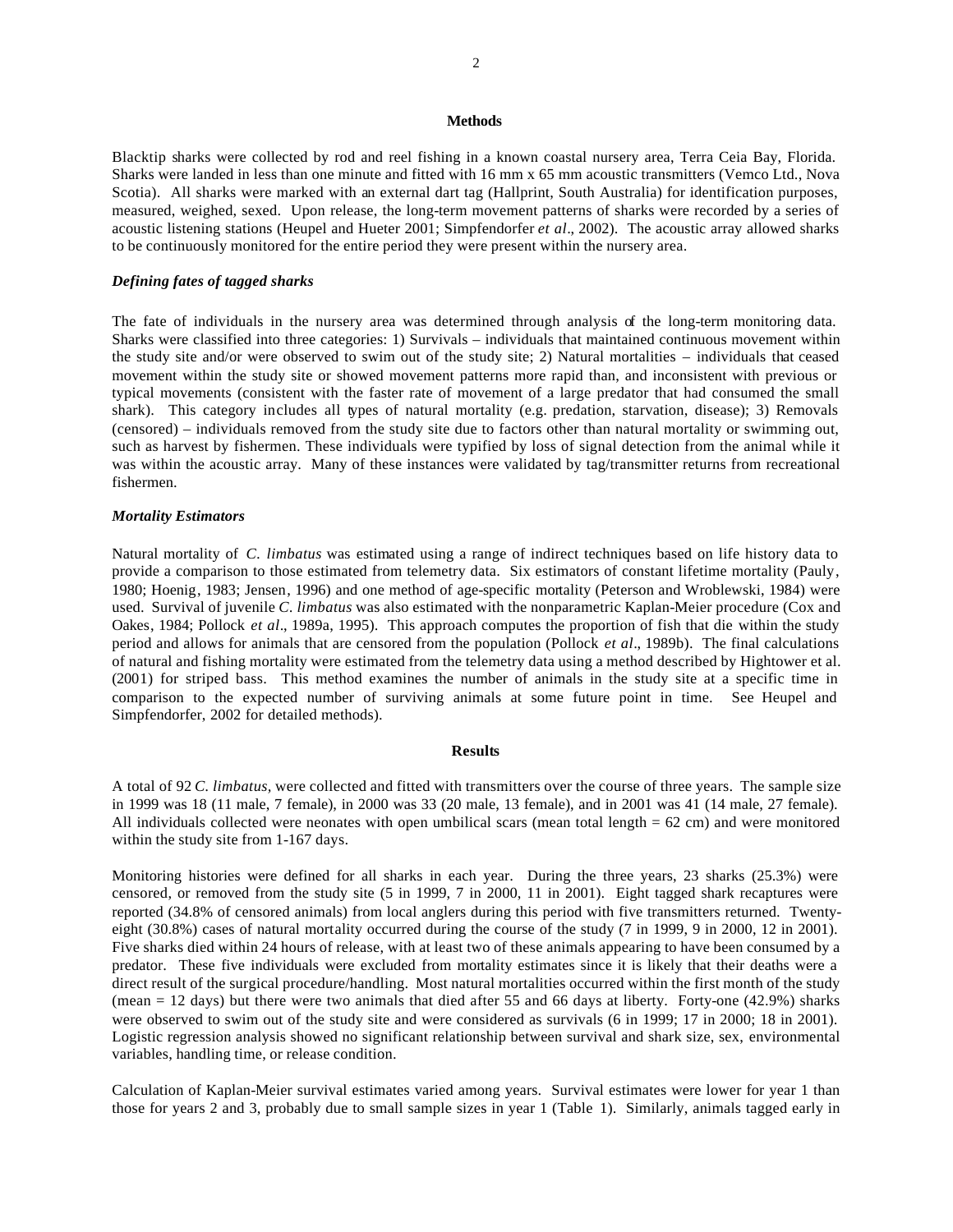year 2 had to be excluded because small sample sizes caused exaggerated mortality for that year. Natural mortality was greatest within the first 15 weeks of the study period in each year, before leveling off at zero. Rates of fishing mortality also varied among years, but appeared to be greatest early in the season (May-July). After this point, fishing mortality leveled off at zero for the remainder of the summer months. Pooling data from all years to estimate survival from natural mortality revealed survival initially decreases, followed by a leveling off at approximately 0.5 (Fig. 1). Survival from fishing mortality, also showed a decline early in the season followed by a level period at a rate of approximately 0.5 (Fig. 1). The combined effects of fishing and natural mortality resulted in total mortality estimates ranging from 0.61-0.91 (Table 1).

Natural and fishing mortality rates were calculated by week based on the output of program SURVIV (Fig. 6). Natural mortality estimates ranged from  $0 - 0.69$  week<sup>-1</sup> and fishing mortality estimates ranged from  $0 - 0.79$  week<sup>-1</sup> but both were generally below  $0.2$  week<sup>-1</sup>. While mortality rates varied among years, all years showed a consistent pattern where both natural and fishing mortality occurred within the first 15 weeks of the season (Fig. 6).

### **Discussion**

Natural and fishing mortality rates of elasmobranch populations have traditionally been difficult to estimate and analyses have generally relied on life-history parameters. However, results of the current study have gone beyond previously available methods to provide a temporally explicit definition of mortality in a population of juvenile sharks. There are few available data with which to compare mortality estimates for neonate *C. limbatus*. Manire and Gruber (1993) provided the most comparable data by censusing a closed population of neonate lemon sharks (*Negaprion brevirostris*) in Bimini, Bahamas, for which they estimated that 44-61% of sharks die in the first year of life. The total mortality estimate for lemon sharks was lower than for neonate blacktip sharks, in part, because there was little or no fishing mortality for the lemon shark population (Manire and Gruber, 1993). The natural mortality estimate for neonate blacktip sharks for the period from May to November was similar to that for neonate lemon sharks for their entire first year. This suggests that the natural mortality of blacktip sharks in their first full year of life in Terra Ceia Bay is higher than for lemon sharks in Bimini, Bahamas.

Analysis of telemetry data in the present study provided the ability to directly estimate mortality for neonate *C. limbatus*. The Kaplan-Meier method estimated that over the course of a summer between 61% and 91% of neonates died, with all mortality occurring prior to week 15. The upper end of this range was based on the fewest data and is likely to overestimate mortality, as deaths among a small number of animals released early in the season heavily weighted the estimates. Program SURVIV results provided estimates of weekly natural and fishing mortality rates that were generally less than  $0.2$  week  $^{-1}$  for the first 12 to 15 weeks in each year. However, these results are independent weekly estimates that are not directly comparable to Kaplan-Meier results. If the total mortality rates estimated by the SURVIV method are applied to a population equivalent to the total number of tags released in each year of the current study, a comparable estimate is obtained. This technique resulted in an estimate where 62-92% of neonate *C. limbatus* died. This result is almost identical to that estimated by the Kaplan-Meier method. The agreement between these two models suggests that the calculated natural and fishing mortality estimates are accurate for the population within Terra Ceia Bay.

The results of this study demonstrate that natural and fishing mortality of neonate *C. limbatus* in Terra Ceia Bay occurs in the first 12-15 weeks of life. If an animal survives this period, it has a high likelihood of surviving until leaving the nursery area in the fall. All of the animals released in the study were less than a month old, and many were only a few days old. Anecdotal evidence suggests that one cause of early mortality may be inexperience. This is supported by the fact that during this study sharks became increasingly difficult to capture and by August were rarely captured, although monitoring data indicate that sharks were still present in the area.

Estimation of natural mortality within elasmobranch populations is a common problem that has limited efforts to define the dynamics of species and design appropriate fishery management plans (Cortes, 1998). Previous authors have suggested that mortality rates for juvenile sharks are highest in the first year of life (e.g. Hoenig and Gruber, 1990; Manire and Gruber, 1993; Simpfendorfer, 1999b). The results presented here support those conclusions. In fact, the first few months of life appear to be the most critical time for survival of neonate *C. limbatus* in Terra Ceia Bay*.* Therefore the protection of nursery areas would be of significant value to animals in the first few months of life when mortality rates appear to be highest. The added impact of fishing pressure on this young portion of the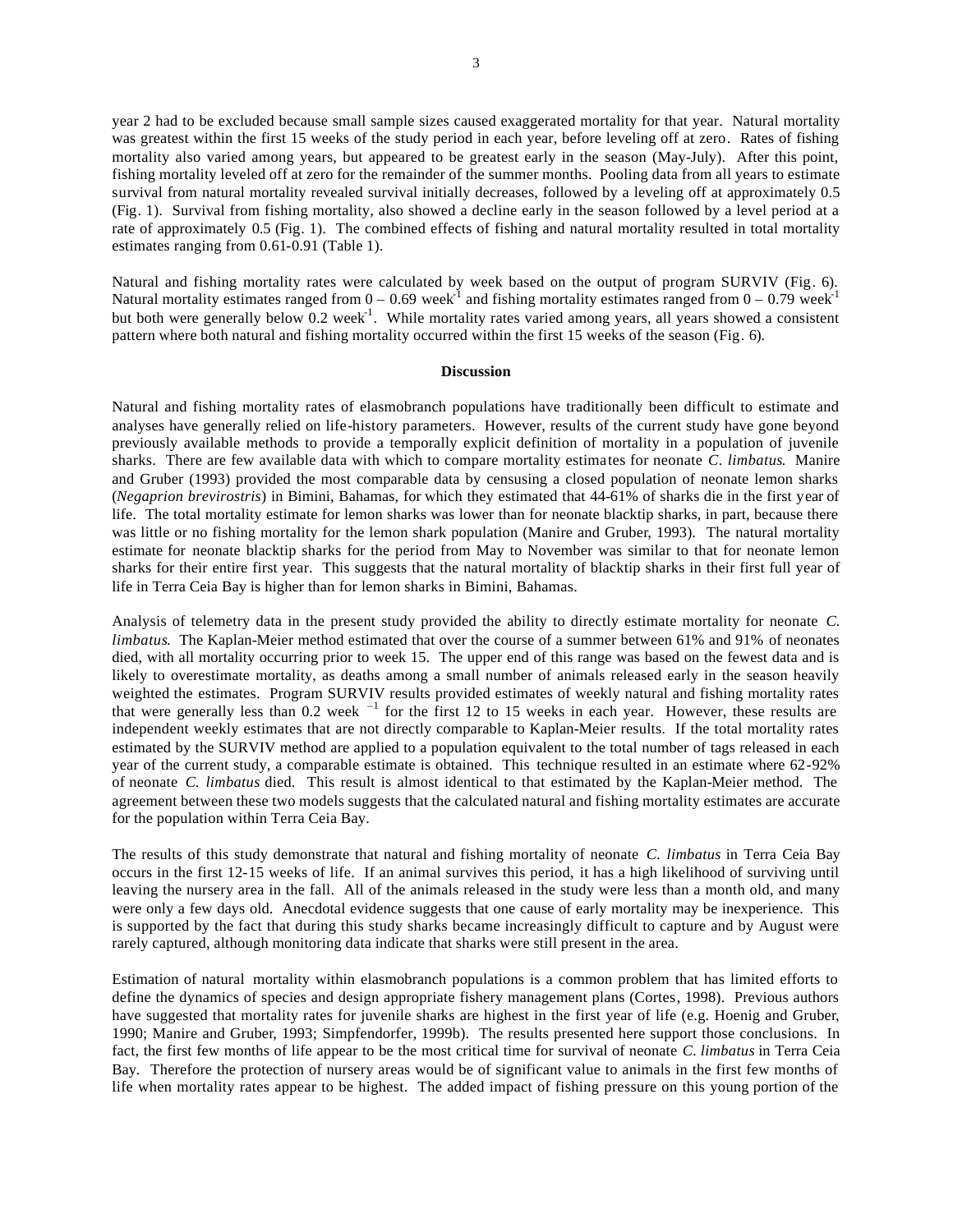#### **Acknowledgements**

Funding from the National Science Foundation to M.R. Heupel (Award No OCE-991295) and National Oceanic and Atmospheric Administration/National Marine Fisheries Service (Grant Nos. NA97FM0223 and NA07FM0459) to R.E. Hueter supported this work. We thank J. Hightower and K. Pollock for their advice on data manipulation and analyses.

#### **References**

- Bendock, T. and M. Alexandersdottir 1993. Hooking mortality of Chinook salmon released in the Kenai River, Alaska. N. Am. J. Fish. Manage*.* **13:** 540-549.
- Branstetter, S. 1990. Early life -history implications of selected Carcharhinoid and Lamnoid sharks of the northwest Atlantic. NOAA Tech. Rep*.* **90:** 17-28.
- Cortes, E. 1998. Demographic analysis as an aid in shark stock assessment and management. Fisheries Research **39:** 199-208.
- Cox, D.R. and D. Oakes 1984. Analysis of survival data. Chapman and Hall, New York, NY 201 pp.
- Heupel, M.R. and Hueter, R.E. 2001. Use of an automated acoustic telemetry system to passively track juvenile blacktip shark movements. In: *Electronic Tagging and Tracking in Marine Fisheries* J.R. Sibert & J.L. Nielsen (eds.) pp. 217-236 Kluwer Academic Publishers, Netherlands.
- Heupel, M.R. and C.A. Simpfendorfer 2002. Estimation of mortality of juvenile blacktip sharks, *Carcharhinus limbatus*, within a nursery area using telemetry data. Can. J. Fish. Aquat. Sci. **59,** 624-632.
- Hightower, J.E., J.R. Jackson, and K.H. Pollock 2001. Use of telemetry methods to estimate natural and fishing mortality of striped bass in Lake Gaston, North Carolina. Trans. Am. Fish. Soc*.* **130:** 557-567.
- Hoenig, J.M. 1983. Empirical use of longevity data to estimate mortality rates. Fish. Bull. **82:** 898-903.
- Hoenig, J.M. and S.H. Gruber 1990. Life-history patterns in the elasmobranchs: Implications for fisheries management. NOAA Tech. Rep*.* **90:** 1-16.
- Jensen, A.L. 1996. Beverton and Holt life history invariants result from optimal trade-off of reproduction and survival. Can. J. Fish. Aquat. Sci*.* **53:** 820-822.
- Manire, C.A. and S.H. Gruber 1993. A preliminary estimate of natural mortality of age-0 lemon sharks, *Negaprion brevirostris.* NOAA Tech Rep*.***115:** 65-71.
- Pauly, D. 1980. On the interrelationship between natural mortality, growth parameters, and mean environmental temperature in 175 fish stocks. J. Cons. Int. Explor. Mer **39:** 175-192.
- Peterson, I. and J.S. Wroblewski 1984. Mortality rates of fishes in the pelagic ecosystem. Can. J. Fish. Aquat. Sci. **41:** 1117-1120.
- Pollock, K.H., S.R. Winterstein, and M.J. Conroy 1989a. Estimation and analysis of survival distributions for radio-tagged animals. Biometrics **45:** 99-109.
- Pollock, K.H., S.R. Winterstein, C.M. Bunck, and P.D. Curtis 1989b. Survival analysis in telemetry studies: The staggered entry design. J. Wildl. Manage*.* **53:** 7-15.
- Pollock, K.H. C.M. Bunck, S.R. Winterstein, and C. Chen 1995. A capture-recapture survival analysis model for radio-tagged animals. J. Appl. Statist. **22:** 661-672.
- Simpfendorfer, C.A. 1999a. Mortality estimates and demographic analysis for the Australian sharpnose shark, *Rhizoprionodon taylori,* from northern Australia. Fish. Bull*.* **97:** 978-986.
- Simpfendorfer, C.A. 1999b. Demographic analysis of the dusky shark fishery in southwestern Australia. *In* J.A. Musick (ed.), Life in the slow lane: ecology and conservation of long-lived marine animals, p. 149-160. Am. Fish. Soc. Symp *.* **23:** Bethesda, MD.
- Simpfendorfer, C.A., M.R. Heupel, R.E. and Hueter 2002. Estimation of short-term centers of activity from an array of omnidirectional hydrophones, and its use in studying animal movements. Can. J. Fish. Aquat. Sci. **59:** 23-32.
- Sminkey, T.R. and J.A. Musick 1996. Demographic analysis of the sandbar shark, *Carcharhinus plumbeus,* in the western north Atlantic. Fish. Bull*.* **94:** 341-347.
- Smith, S.E. and N.J Abramson 1990. Leopard shark, *Triakis semifasciata* distribution, mortality rate, yield, and stock replenishment estimates based on a tagging study in San Francisco Bay. Fish. Bull*.* **88:** 371-381.
- Vetter, E.F. 1988. Estimation of natural mortality in fish stocks: a review. Fish. Bull*.* **86:** 25-43.